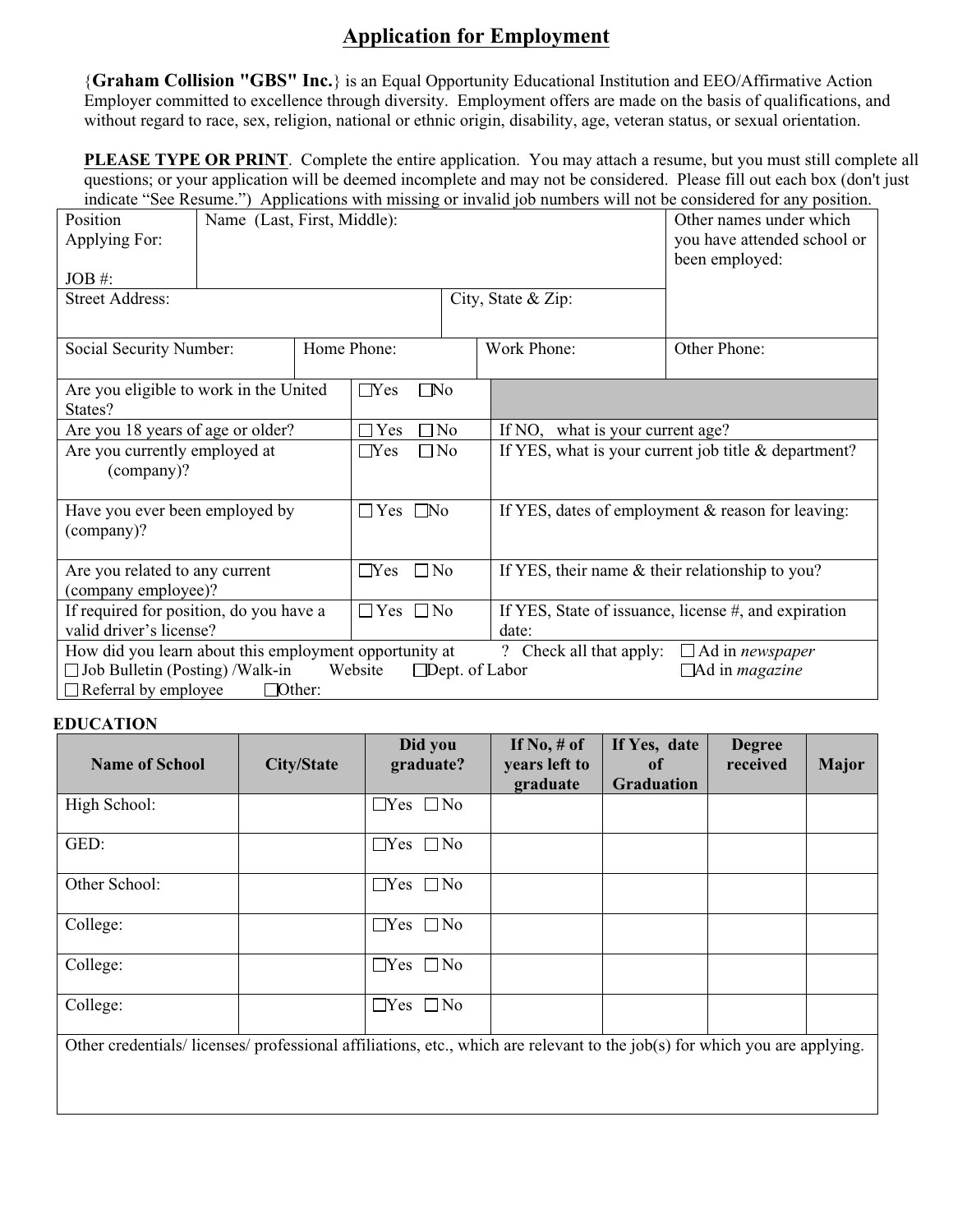**SKILLS:** Please list technical skills, clerical skills, trade skills, etc., relevant to this position. Include relevant computer systems and software packages of which you have a working knowledge, and note your level of proficiency (basic, intermediate, expert)

**WORK EXPERIENCE**-Please detail your entire work history. Begin with your current or most recent employer. If you held multiple positions with the same organization, detail each position separately. Attach additional sheets if necessary. Omission of prior employment may be considered falsification of information. Please explain any gaps in employment. Include full-time military or volunteer commitments. **PLEASE DO NOT** complete this information with the notation "See Resume." **PLEASE NOTE**: **Graham Collision "GBS Inc"** reserves the right to contact all current and former employers for reference information.

| Dates Employed (most recent<br>position)<br>From:<br>T <sub>o</sub><br><b>Starting Salary:</b> | $\Box$ Full time<br>Part-time<br>$\Box$<br>If part-time, # hrs./wk: $\square$<br>Organization Name and Address: | Title:                                                                                           |
|------------------------------------------------------------------------------------------------|-----------------------------------------------------------------------------------------------------------------|--------------------------------------------------------------------------------------------------|
| Final Salary:                                                                                  |                                                                                                                 |                                                                                                  |
| Supervisor's Name, Title and<br>Phone #:                                                       | Other Reference Name, Title and<br>Phone #:                                                                     | Contact my current references:<br>$\Box$ At any time<br>$\Box$ Only if I am a finalist candidate |
| Primary duties:                                                                                |                                                                                                                 | Reason for Leaving:                                                                              |
| Dates Employed (most recent<br>position)<br>From:<br>To                                        | $\Box$ Full time<br>Part-time<br>П<br>If part-time, # hrs./wk: $\square$                                        | Title:                                                                                           |
| <b>Starting Salary:</b><br>Final Salary:                                                       | Organization Name and Address:                                                                                  |                                                                                                  |
| Supervisor's Name, Title and<br>Phone #:                                                       | Other Reference Name, Title and<br>Phone #:                                                                     | Contact my current references:<br>$\Box$ At any time<br>$\Box$ Only if I am a finalist candidate |
| Primary duties:                                                                                |                                                                                                                 | Reason for Leaving:                                                                              |